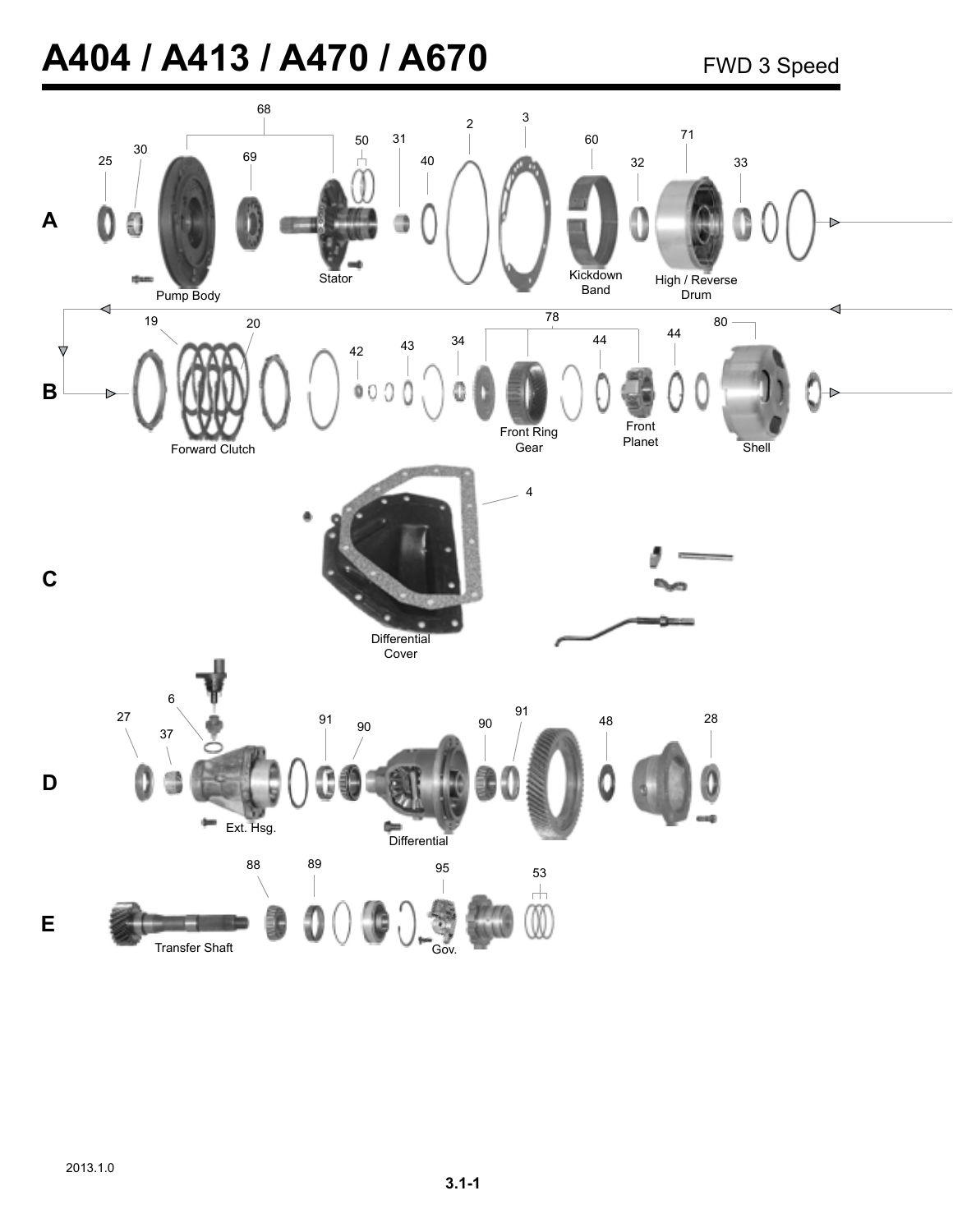## FWD 3 Speed **A404 / A413 / A470 / A670**

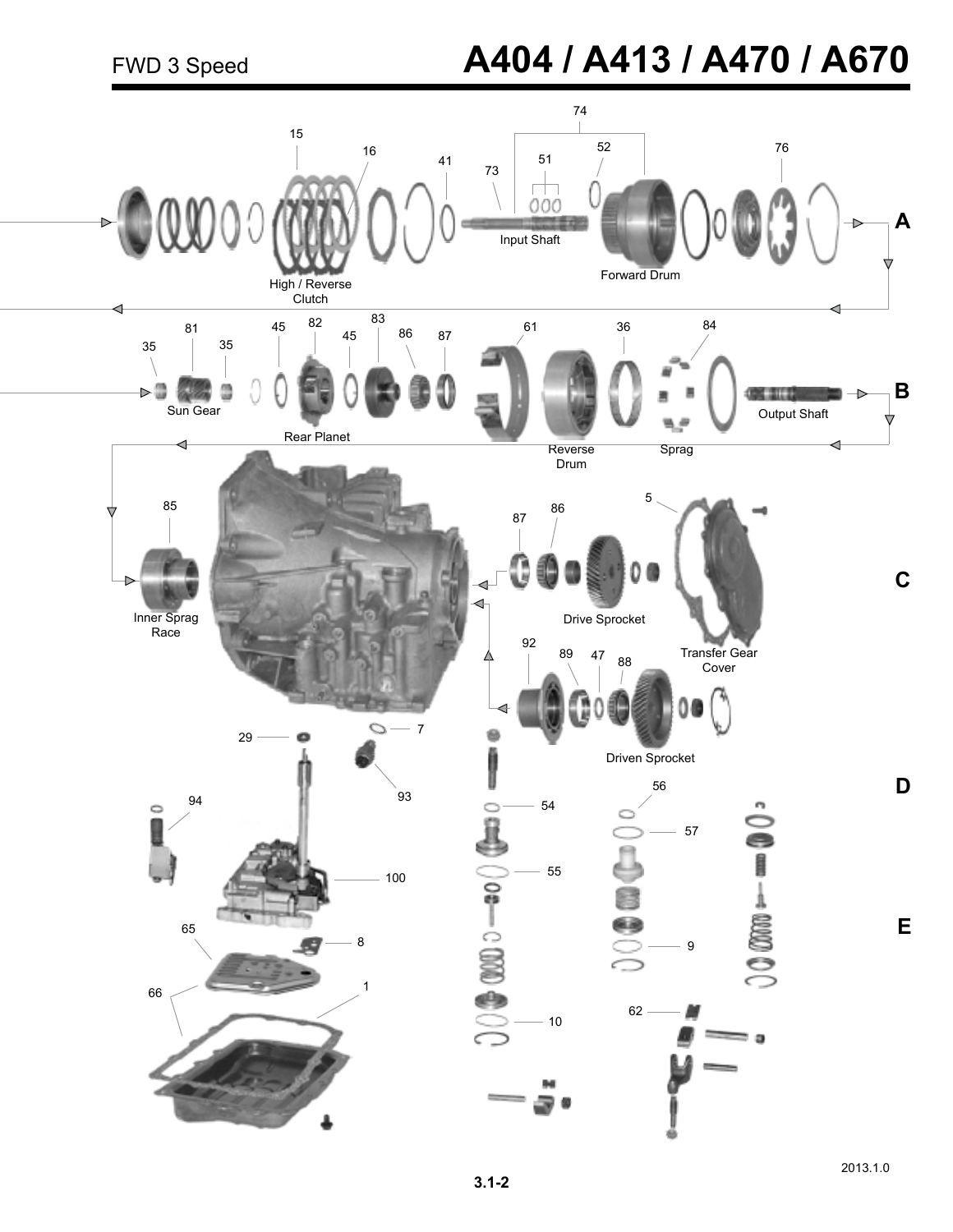#### **CHR. A404 (1.7L), A413 (2.2,2.5L), A470 (2.6L), A670 (3.0L)**

| ILL.<br>NO.               | <b>PART</b><br><b>NUMBER</b>                                               | <b>PER</b><br><b>CAR</b>       | <b>DESCRIPTION</b>                                               |  |  | <b>YEARS</b> |  |
|---------------------------|----------------------------------------------------------------------------|--------------------------------|------------------------------------------------------------------|--|--|--------------|--|
| ---                       | <b>TMA670</b>                                                              |                                |                                                                  |  |  |              |  |
| <b>REBUILDER BOX KITS</b> |                                                                            |                                |                                                                  |  |  |              |  |
| ---                       | <b>MRK4800-S</b>                                                           |                                |                                                                  |  |  |              |  |
|                           | <b>MRK4800C-S</b><br><b>MRK4800E-S</b>                                     |                                | Master Rebuild Kit (w/o Steels)  All w/High Energy Band  1996-02 |  |  |              |  |
|                           |                                                                            |                                |                                                                  |  |  |              |  |
| $---$<br>---              | K4800-S<br><b>K4800C-S</b>                                                 |                                |                                                                  |  |  |              |  |
|                           |                                                                            |                                | <b>Steel Plate Sub-Kits:</b>                                     |  |  |              |  |
| ---                       | K4800-9                                                                    |                                |                                                                  |  |  |              |  |
| ---                       | K4800C-9                                                                   |                                |                                                                  |  |  |              |  |
|                           | <b>OVERHAUL KITS, GASKET SETS, AND SEAL KITS</b>                           |                                |                                                                  |  |  |              |  |
| $---$                     | K48900                                                                     |                                |                                                                  |  |  |              |  |
|                           | K48900A                                                                    |                                |                                                                  |  |  |              |  |
| $---$                     | K48900-1                                                                   |                                |                                                                  |  |  |              |  |
| $---$<br>$---$            | K48900-7<br>K48900-8                                                       |                                |                                                                  |  |  |              |  |
|                           |                                                                            |                                |                                                                  |  |  |              |  |
|                           | Note: A Duraprene pan gasket will be the only gasket supplied in the kits. |                                |                                                                  |  |  |              |  |
|                           |                                                                            |                                | <b>GASKET AND RUBBER COMPONENTS</b>                              |  |  |              |  |
| 1E                        | 48170                                                                      | $\mathbf{1}$                   |                                                                  |  |  |              |  |
| 2A                        | 48100                                                                      | $\mathbf{1}$                   |                                                                  |  |  |              |  |
| 3A<br>$---$               | 48101<br>3601SL                                                            | $\mathbf{1}$<br>$\overline{7}$ |                                                                  |  |  |              |  |
| 4C                        | 48109                                                                      | $\mathbf{1}$                   |                                                                  |  |  |              |  |
| 5C                        | 48106                                                                      | $\mathbf{1}$                   |                                                                  |  |  |              |  |
| 6D                        | 48108                                                                      | $\mathbf{1}$                   |                                                                  |  |  |              |  |
| $\qquad \qquad - -$       | 3853L                                                                      | $\mathbf{1}$                   |                                                                  |  |  |              |  |
| 7D                        | <b>2627W</b>                                                               | $\mathbf{1}$                   |                                                                  |  |  |              |  |
| 8E                        | 48120                                                                      | $\mathbf{1}$                   |                                                                  |  |  |              |  |
| 9E                        | 3301L                                                                      | $\mathbf{1}$                   |                                                                  |  |  |              |  |
| 10E                       | 3301L<br>22142                                                             | $\mathbf{1}$<br>2              |                                                                  |  |  |              |  |
|                           |                                                                            |                                |                                                                  |  |  |              |  |
|                           |                                                                            |                                | <b>CLUTCH PLATES</b>                                             |  |  |              |  |
| 15A                       | 48321                                                                      |                                |                                                                  |  |  |              |  |
| 15A                       | 48305                                                                      | 3                              |                                                                  |  |  |              |  |
| 16A                       | 48305A                                                                     |                                |                                                                  |  |  |              |  |
| 19B                       | 48304                                                                      | 2                              |                                                                  |  |  |              |  |
| 19B                       | 48321A                                                                     |                                |                                                                  |  |  |              |  |
|                           | 20B 48305                                                                  | 1                              |                                                                  |  |  |              |  |
|                           | 20B 48322A                                                                 |                                |                                                                  |  |  |              |  |
| <b>METAL CLAD SEALS</b>   |                                                                            |                                |                                                                  |  |  |              |  |
| 25A                       | 12575                                                                      | 1                              |                                                                  |  |  |              |  |
| 27D                       | 48551                                                                      | 1                              |                                                                  |  |  |              |  |
| 28D                       | 48551                                                                      | 1                              |                                                                  |  |  |              |  |
| 29D                       | 22747                                                                      | 1                              |                                                                  |  |  |              |  |
| ---                       | 48550                                                                      | 1                              |                                                                  |  |  |              |  |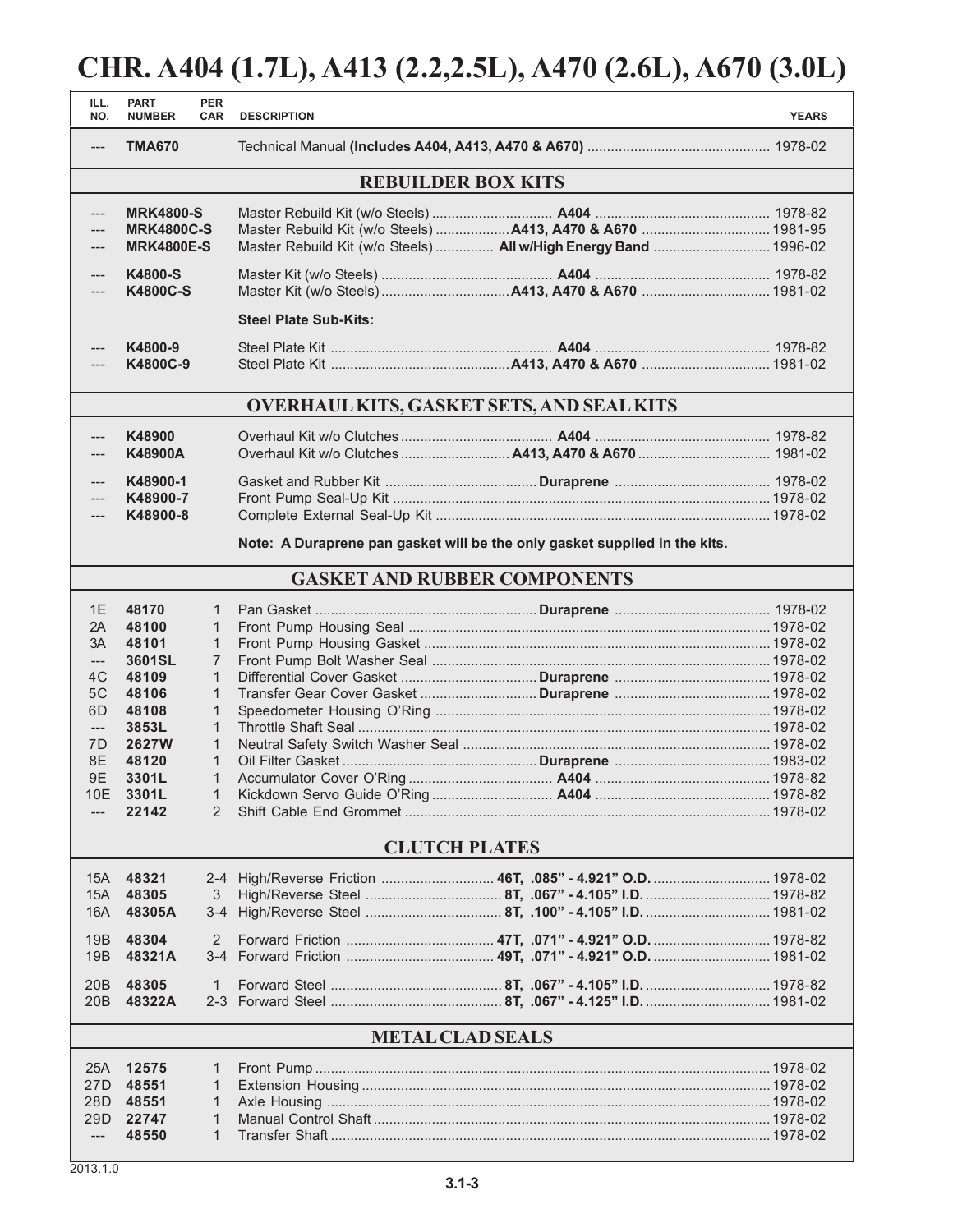#### **CHR. A404 (1.7L), A413 (2.2, 2.5L), A470 (2.6L), A670 (3.0L)**

| ILL.<br>NO.                        | <b>PART</b><br><b>NUMBER</b>                  | <b>PER</b><br><b>CAR</b>                     | <b>DESCRIPTION</b> |                                                                       | <b>YEARS</b> |  |
|------------------------------------|-----------------------------------------------|----------------------------------------------|--------------------|-----------------------------------------------------------------------|--------------|--|
| <b>BUSHINGS</b>                    |                                               |                                              |                    |                                                                       |              |  |
| $---$                              | K48980A                                       | $\mathbf{1}$                                 |                    |                                                                       |              |  |
| 30A<br>30A<br>31A                  | 12502<br>12502A<br>12503B                     | $\mathbf{1}$<br>$\mathbf{1}$<br>$\mathbf{1}$ |                    |                                                                       |              |  |
| 31A                                | 48011                                         | 1                                            |                    |                                                                       |              |  |
| 32A<br>33A<br>34B<br>36B           | 48001<br>48002<br>48003<br>35B 48004<br>48005 | 1<br>1<br>$\mathbf{1}$<br>2<br>$\mathbf{1}$  |                    |                                                                       |              |  |
| 37D                                | 48008                                         | $\mathbf{1}$                                 |                    |                                                                       |              |  |
| <b>THRUST WASHERS</b>              |                                               |                                              |                    |                                                                       |              |  |
| ---                                | K48940A                                       | 1                                            |                    |                                                                       |              |  |
| 40A                                | 48401*                                        | $\mathbf{1}$                                 |                    |                                                                       |              |  |
| 41A                                | 48400*                                        | $\mathbf{1}$                                 |                    |                                                                       |              |  |
| 42B<br>42B                         | 48402<br>48402A                               | AR .<br>AR.                                  |                    |                                                                       |              |  |
| 42B                                | 48402B                                        | AR.                                          |                    |                                                                       |              |  |
| 43B                                | 48404*                                        | $\mathbf{1}$                                 |                    |                                                                       |              |  |
| 44B                                | 48403                                         | 2                                            |                    |                                                                       |              |  |
| 44B                                | 48403A*                                       | 2                                            |                    |                                                                       |              |  |
| 44B<br>45B                         | 48403D*<br>48403*                             | $\overline{2}$<br>2                          |                    |                                                                       |              |  |
|                                    |                                               |                                              |                    |                                                                       |              |  |
| 47D<br>47 <sub>D</sub>             | K48441<br><b>K48441C</b>                      |                                              |                    | AR Differential Shim Kit (Matches 48433C)  Ten - .005" Shims  3/95-02 |              |  |
| 48D                                | K48440                                        |                                              |                    |                                                                       |              |  |
| $\qquad \qquad - -$                | K48442                                        | AR.                                          |                    |                                                                       |              |  |
|                                    | <b>SEALING RINGS</b>                          |                                              |                    |                                                                       |              |  |
|                                    |                                               |                                              |                    |                                                                       |              |  |
| ---                                | K48901A                                       | 1                                            |                    |                                                                       |              |  |
| 50A                                | 48200                                         | 2                                            |                    |                                                                       |              |  |
| 51A                                | 6230L                                         | $\mathbf{1}$                                 |                    |                                                                       |              |  |
| 51A                                | 48204T                                        | $\mathbf{1}$                                 |                    |                                                                       |              |  |
| 51A                                | 48206T                                        | $2 - 3$                                      |                    |                                                                       |              |  |
| 52A                                | 48201                                         | $\mathbf{1}$                                 |                    |                                                                       |              |  |
| 53E                                | 48205                                         | 3                                            |                    |                                                                       |              |  |
| 54 <sub>D</sub>                    | 2716A                                         | $\mathbf{1}$                                 |                    |                                                                       |              |  |
| 54D                                | 12716                                         | $\mathbf{1}$                                 |                    |                                                                       |              |  |
| 54 <sub>D</sub><br>55 <sub>D</sub> | 48207T<br>48202                               | $\mathbf{1}$                                 |                    |                                                                       |              |  |
| 55D                                | 2936B                                         | 1<br>1                                       |                    |                                                                       |              |  |
| 55 <sub>D</sub>                    | 48208T                                        | 1                                            |                    |                                                                       |              |  |
| $\hspace{1.5cm} \textbf{---}$      | 48202                                         | $\mathbf{1}$                                 |                    |                                                                       |              |  |
| 56 <sub>D</sub>                    | 6230L                                         | 1                                            |                    |                                                                       |              |  |
| 56D                                | 48203T                                        | $\mathbf{1}$                                 |                    |                                                                       |              |  |
| 57D                                | 4221                                          | 1                                            |                    |                                                                       |              |  |
| 57D                                | 12204T                                        | 1                                            |                    |                                                                       |              |  |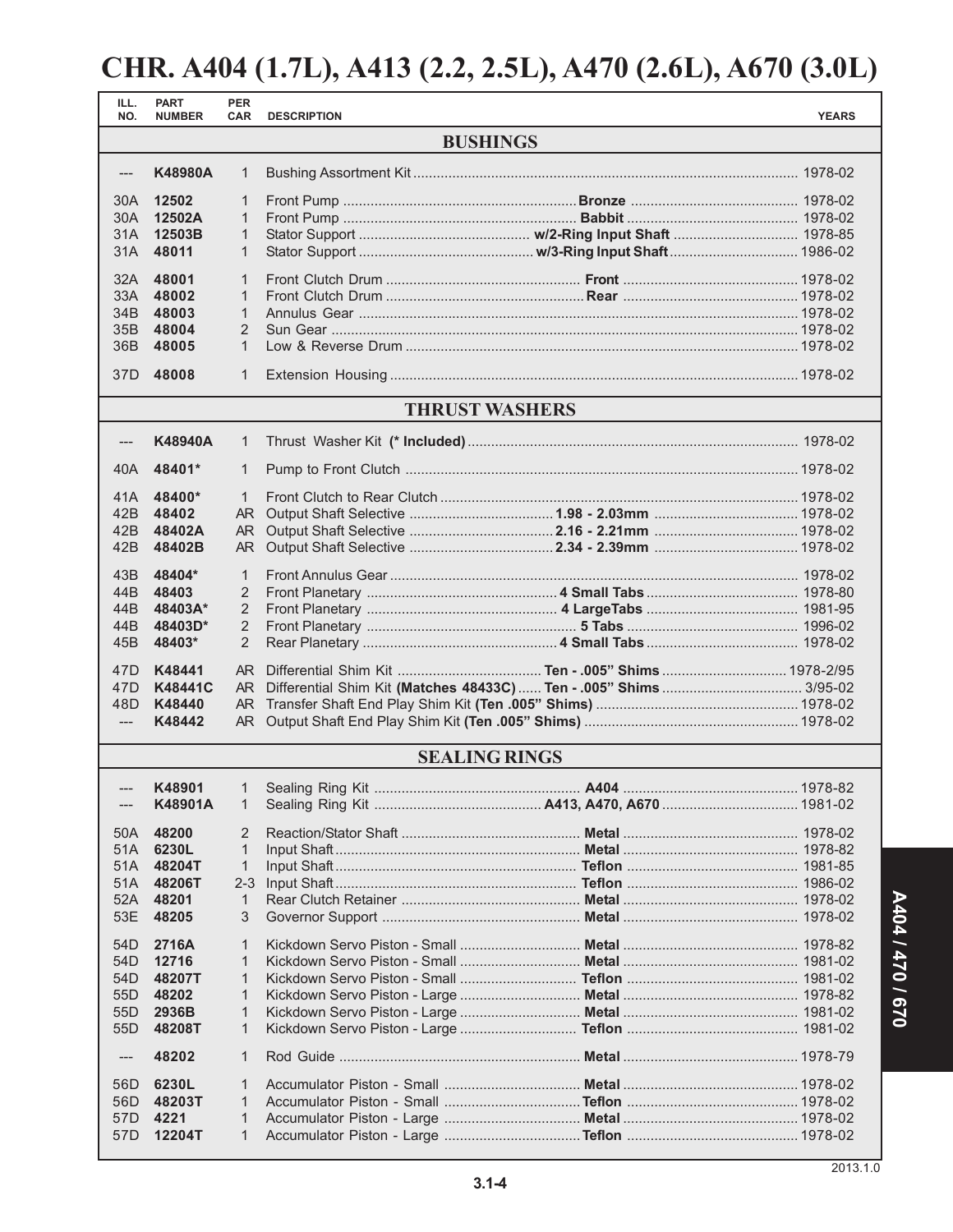### **CHRYSLER A404, A413, A470, A670 - Cont'd.**

| ILL.<br>NO. | <b>PART</b><br><b>NUMBER</b>        | <b>PER</b><br><b>CAR</b> | <b>DESCRIPTION</b>                                                                                                                                         | <b>YEARS</b> |  |  |
|-------------|-------------------------------------|--------------------------|------------------------------------------------------------------------------------------------------------------------------------------------------------|--------------|--|--|
|             | <b>BANDS</b>                        |                          |                                                                                                                                                            |              |  |  |
|             | 60A 48714                           | $\mathbf{1}$             |                                                                                                                                                            |              |  |  |
|             | 60A 48714A                          | 1                        |                                                                                                                                                            |              |  |  |
|             | 60A 48714HE                         | $\mathbf{1}$             |                                                                                                                                                            |              |  |  |
|             | 61B 48720                           | $\mathbf{1}$             |                                                                                                                                                            |              |  |  |
|             | 62E 48718HD                         | $\mathbf{1}$             |                                                                                                                                                            |              |  |  |
|             | <b>TRANSMISSION OIL FILTERS</b>     |                          |                                                                                                                                                            |              |  |  |
|             | 65E 48600                           | $\mathbf{1}$             |                                                                                                                                                            |              |  |  |
| 65E         | 48601                               | $\mathbf{1}$             |                                                                                                                                                            |              |  |  |
|             | 66E ATK-44                          | $\mathbf{1}$             |                                                                                                                                                            |              |  |  |
|             | 66E ATK-60                          | $\mathbf{1}$             |                                                                                                                                                            |              |  |  |
| ---         | 48605                               | $\mathbf{1}$             |                                                                                                                                                            |              |  |  |
| ---         | 32612                               | 1                        |                                                                                                                                                            |              |  |  |
|             |                                     |                          | <b>SHIFT ENHANCEMENT KITS</b>                                                                                                                              |              |  |  |
|             | K48944 <sup>1</sup>                 | 1                        | <sup>1</sup> Addresses: Rough Neutral to Drive Engagement, Rough 1-2 Shift and Lock-up<br>Chatter. Includes Separator Plate.                               |              |  |  |
|             | ST48944 <sup>2</sup>                | 1                        | <sup>2</sup> Addresses: Premature Clutch and Band Failure, Sticking Governor, Lazy 2-3 and has<br>Three Level Options; Regular, Heavy Duty or Full Manual. |              |  |  |
|             | 470-670HD2 31                       |                          | <sup>3</sup> Designed for Hot Rod and High Performance Vehicles.                                                                                           |              |  |  |
|             | K48883W                             | 1                        | Oversized Throttle Valve Kit (Sonnax, use w/K48583W Tool Kit)  1978-02                                                                                     |              |  |  |
|             | <b>MISCELLANEOUS AND HARD PARTS</b> |                          |                                                                                                                                                            |              |  |  |
|             |                                     |                          | Note: When ordering Hard Parts, please add the appropriate suffix: (-R) Reman, (-U) Used, (-A) Aftermarket.                                                |              |  |  |
| 68A -       | <b>K48895C</b>                      | 1                        |                                                                                                                                                            |              |  |  |
| 68A         | <b>K48895F</b>                      | 1                        |                                                                                                                                                            |              |  |  |
| 69A         | K48965                              | 1                        |                                                                                                                                                            |              |  |  |
| 69A         | K48966A<br>69A K48966F              | $1 \quad$<br>1           |                                                                                                                                                            |              |  |  |
| 71A         | 48803C                              | 1                        |                                                                                                                                                            |              |  |  |
|             | 73A 48816C                          | 1                        |                                                                                                                                                            |              |  |  |
|             |                                     |                          |                                                                                                                                                            |              |  |  |
| 74A<br>76A  | 48801C<br>48839                     | 1<br>1                   |                                                                                                                                                            |              |  |  |
|             | 77-83B K48835A                      | 1                        |                                                                                                                                                            |              |  |  |
| 78B         | K48833A                             | 1                        |                                                                                                                                                            |              |  |  |
| 80B         | 48810A                              | 1                        |                                                                                                                                                            |              |  |  |
| 81B         | 48860A                              | 1                        |                                                                                                                                                            |              |  |  |
| 82B         | 48831                               | 1                        |                                                                                                                                                            |              |  |  |
| 83B         | 48864A                              | 1                        |                                                                                                                                                            |              |  |  |
| 84B         | K48960                              | 1                        |                                                                                                                                                            |              |  |  |
| 85C         | K48964                              | 1                        |                                                                                                                                                            |              |  |  |